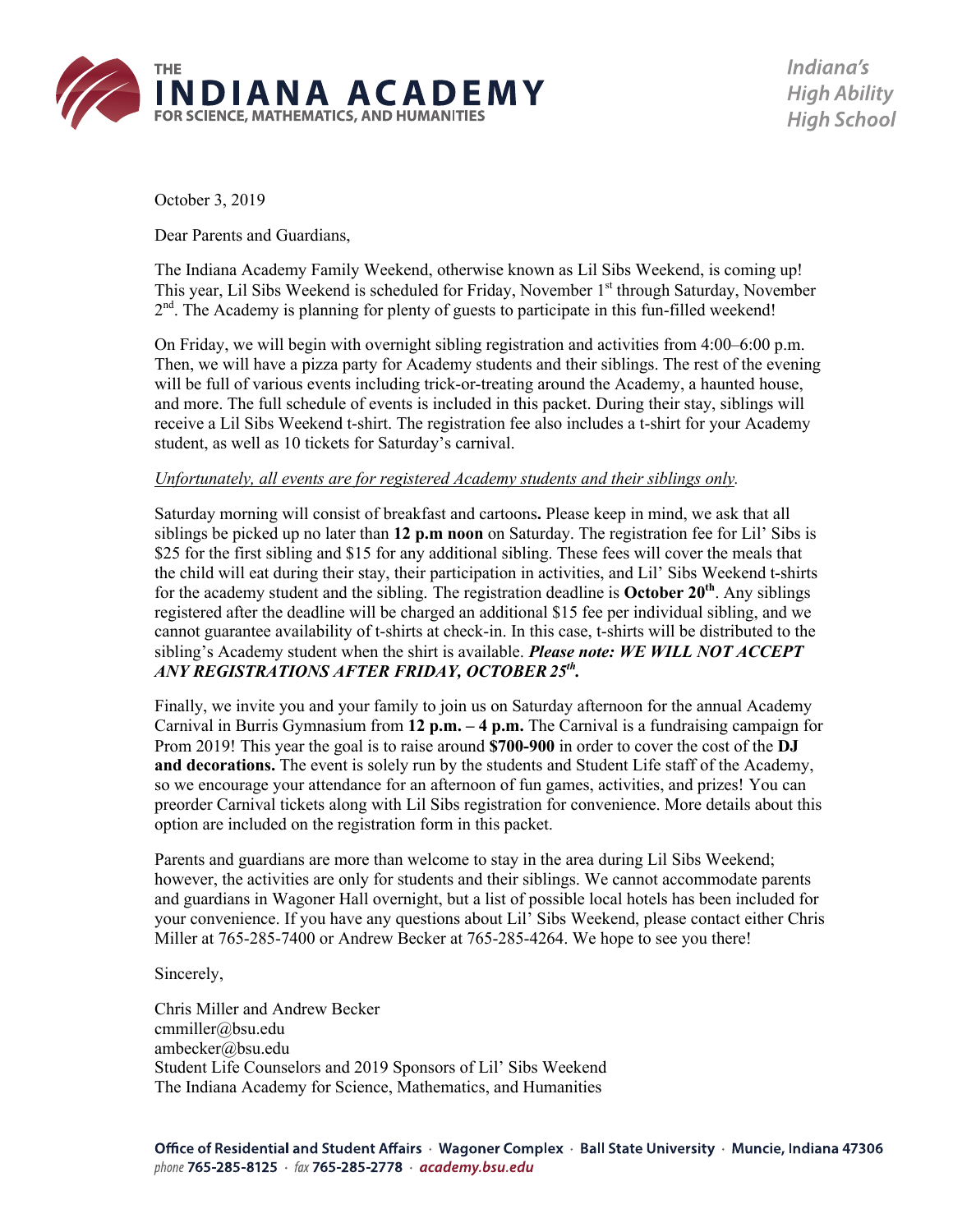

## **Overnight Lil' Siblings Policies**

- Registration begins Friday, November 1<sup>st</sup>, at 4 p.m. and ends at 6 p.m. All siblings MUST be checked-in by a custodial parent or legal guardian. Custodial parent/legal guardian may need to fill out an additional health consent form for younger siblings. All siblings MUST be checked out of the building by **12 p.m. noon** on Saturday, November 2nd.
- Overnight registrations and fees must be returned to the Academy no later than **October** 20<sup>th</sup>. Due to the amount of planning that goes into preparing Lil' Sibs Weekend, applications received after that date will require an additional late fee of \$15 per little sibling. Late registration will continue until **October 25th**, after which no more registrations will be accepted. *Please make all checks payable to The Indiana Academy.*
- A \$25 charge will apply for one sibling attending. For any additional siblings, the charge will be \$15 per sibling. This fee will cover the meals that the child will eat during his/her stay, their participation in activities, and a Lil' Sibs Weekend tshirt.
- Sibling attire must conform to our guidelines in the handbook.
- The siblings will need to provide their own bedding. Examples: pillow, sleeping bag, air mattress, etc.
- Siblings must be between the ages of 8 years old and 18 years old.
- Siblings spending the night must share a parent or legal guardian with a current Academy Student.
- Any little sibling spending the night must stay with an Academy student of the same gender marker. If the student and their sibling's gender marker are different, another Academy student will need to "host" the sibling for the overnight portion of the evening. The current Academy student must pre-arrange the host and note it on the registration form. There is a limit of two siblings per Academy student, per room.
- Academy students having an overnight sibling must accompany their sibling at all times. Academy Students with siblings attending (and hosts) will have a mandatory meeting during the week of Lil' Sibs to review rules.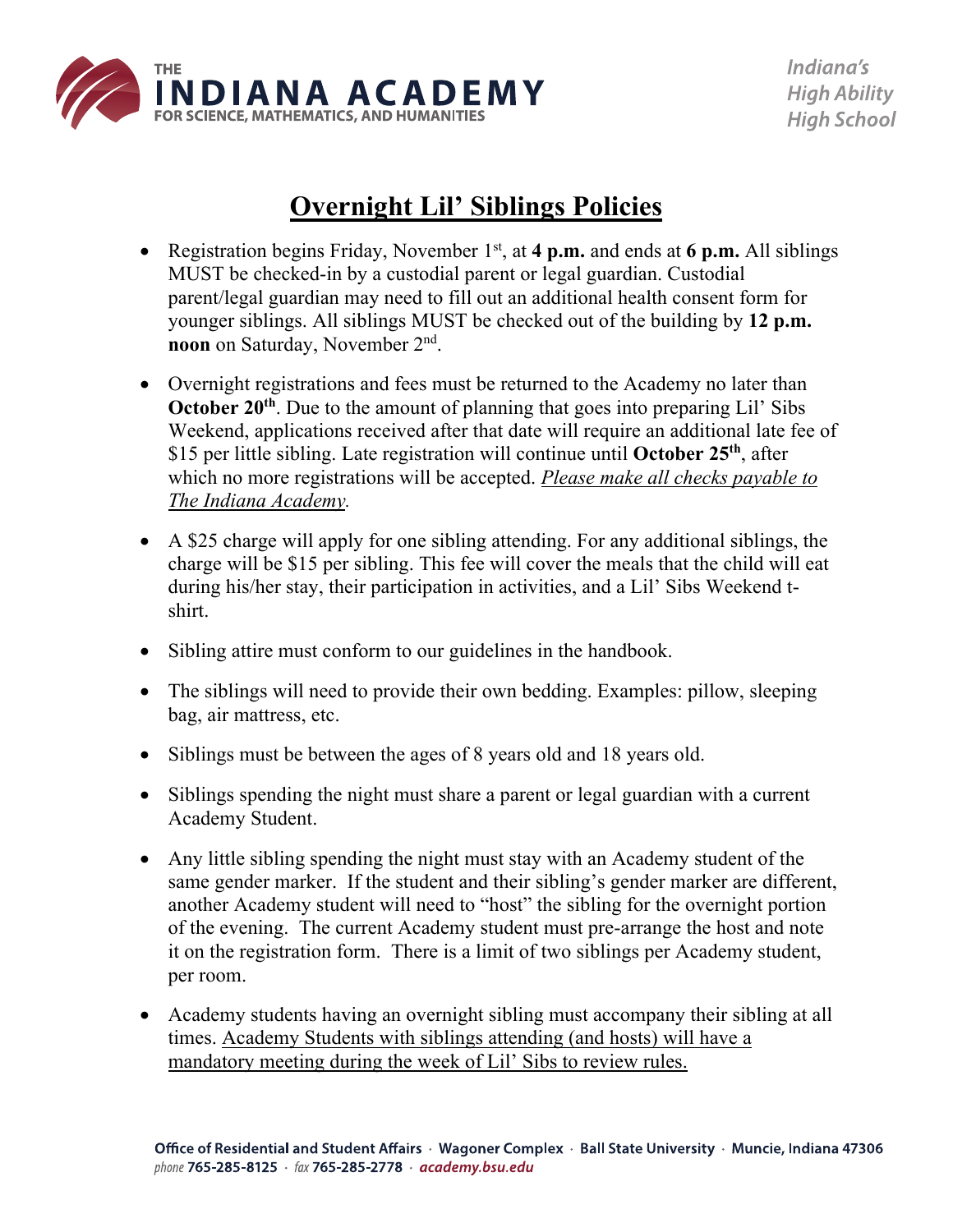- Siblings must be on the same gender marker floor at 11:00 p.m. and will attend an 11:00 p.m. face check with an SLC on the floor. They must also stay on the floor for the duration of the night. Students and siblings may be in the lounges starting at 9:00 a.m., Saturday morning.
- Academy students having overnight siblings may not sign out of the building once their parents and guardians have left. The Academy students who will be hosting a sibling may not be signed out of the building after 11:00 p.m.
- If the Academy student wishes to leave the Academy (i.e. walk around the Village), the parent or guardian must accompany the student and sibling after signing them out on a Gold Travel Form. Parents or Guardians must also sign them back into the building when returning before 11:00 p.m. (**Please note: This is different from a normal weekend sign-in)**
- Please remember that our event is for ages 8-18, so costumes should be appropriate for all ages (family-friendly, not too frightening, etc.)

### **Frequently Asked Questions**

### **What can I do if my child is younger than 8 years old?**

• If your child is under the age of 8, please feel free to contact Chris or Andrew for additional information and alternative options.

### **I cannot get there until late Friday night. Is that ok?**

• Yes, you may arrive any time between 4:00 p.m. and 11:00 p.m. on Friday night. If you will be arriving after 6:00 p.m., please contact Chris or Andrew and let them know when you plan on arriving.

### **We cannot make it to Lil' Sib's on Friday night, so may we still come to Carnival?**

• Yes, we would love for you and your family to partake in the festivities of Carnival on Saturday from 12:00 p.m.–4:00 p.m.!

### **My child is really close to his/her younger niece/nephew. May the niece/nephew come instead?**

• Unfortunately, no. Unless the Academy student's guardian is the same guardian as the nephew/niece, they would not be able to attend Lil' Sibs Weekend. However, all family members are welcome to attend Carnival on Saturday.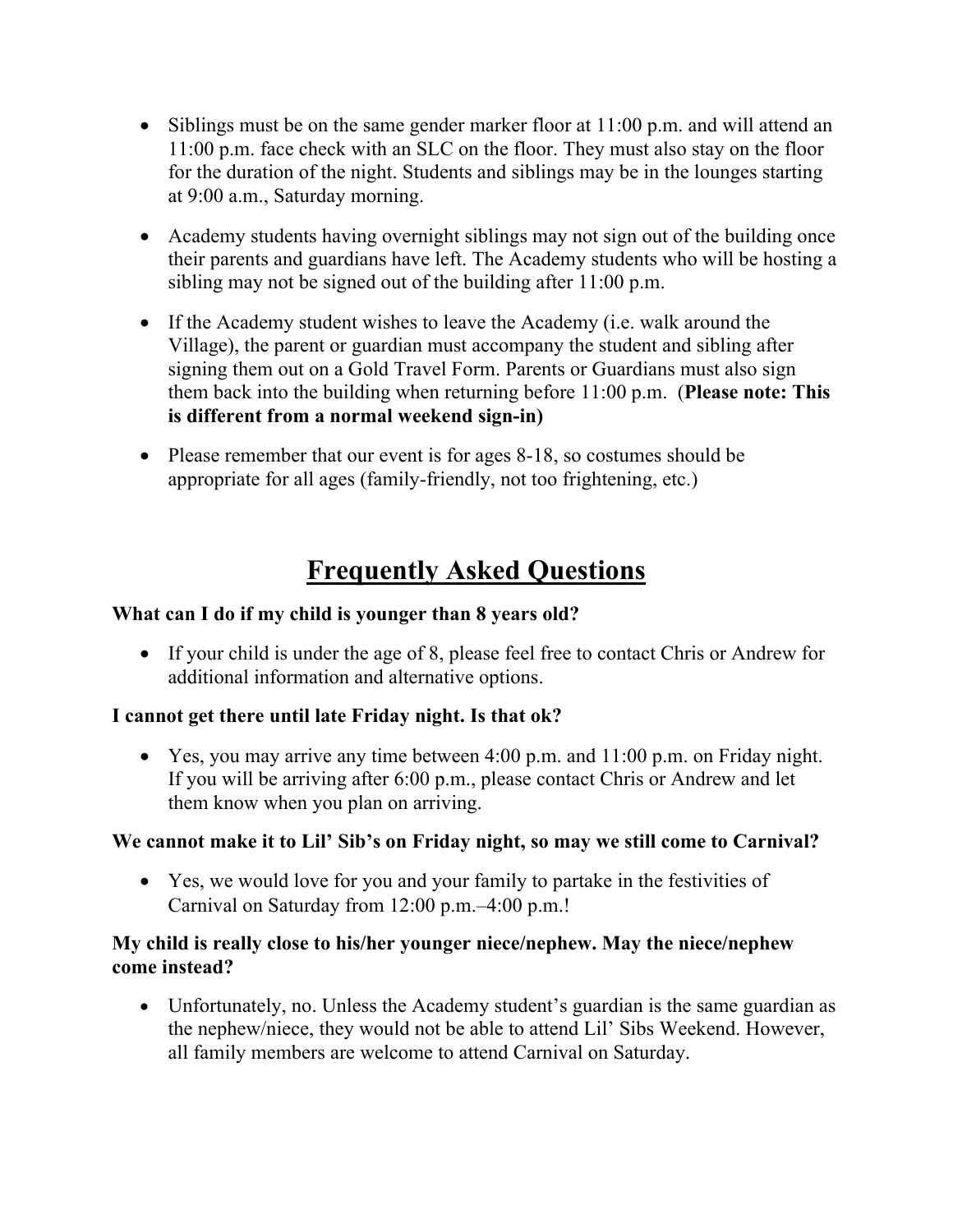# Lil Sibs Weekend 2019 Schedule

# Friday

- **•4-6pm-** Registration at Front Desk
- **•4-6pm-** Wreck-It Ralph in Jeep Lounge
- **•4-6pm-** Pokéball Painting in Burkhart Lounge
- **•6-7pm-** Pizza Party in Burkhart Lounge: *Parents can join for \$3 each, Parents must leave Wagoner Hall by 7:15pm*
- **•6-7pm-** Costume Contest in Burkhart Lounge
- **•7-8pm-** Pokémon Go Walk on Campus & Haunted House in Elliott Commons
- **•7-9pm-** Monster House in Jeep Lounge
- **•8-9pm-** Trick or Treating Around the Halls
- **•9-11pm-** Detective Pikachu in Jeep Lounge
- **•11pm-** Face Check on Residential Floors

## **Saturday**

- **•9:30-11am-** Breakfast in Burkhart Lounge **•11am-Noon-** Lil Sibs Pick Up:
- **•9:30-11:30am-** Saturday Morning Cartoons in Jeep Lounge
- *All Lil Sibs must be picked up by noon!*
- **•Noon-4pm-** Carnival in Burris Gym

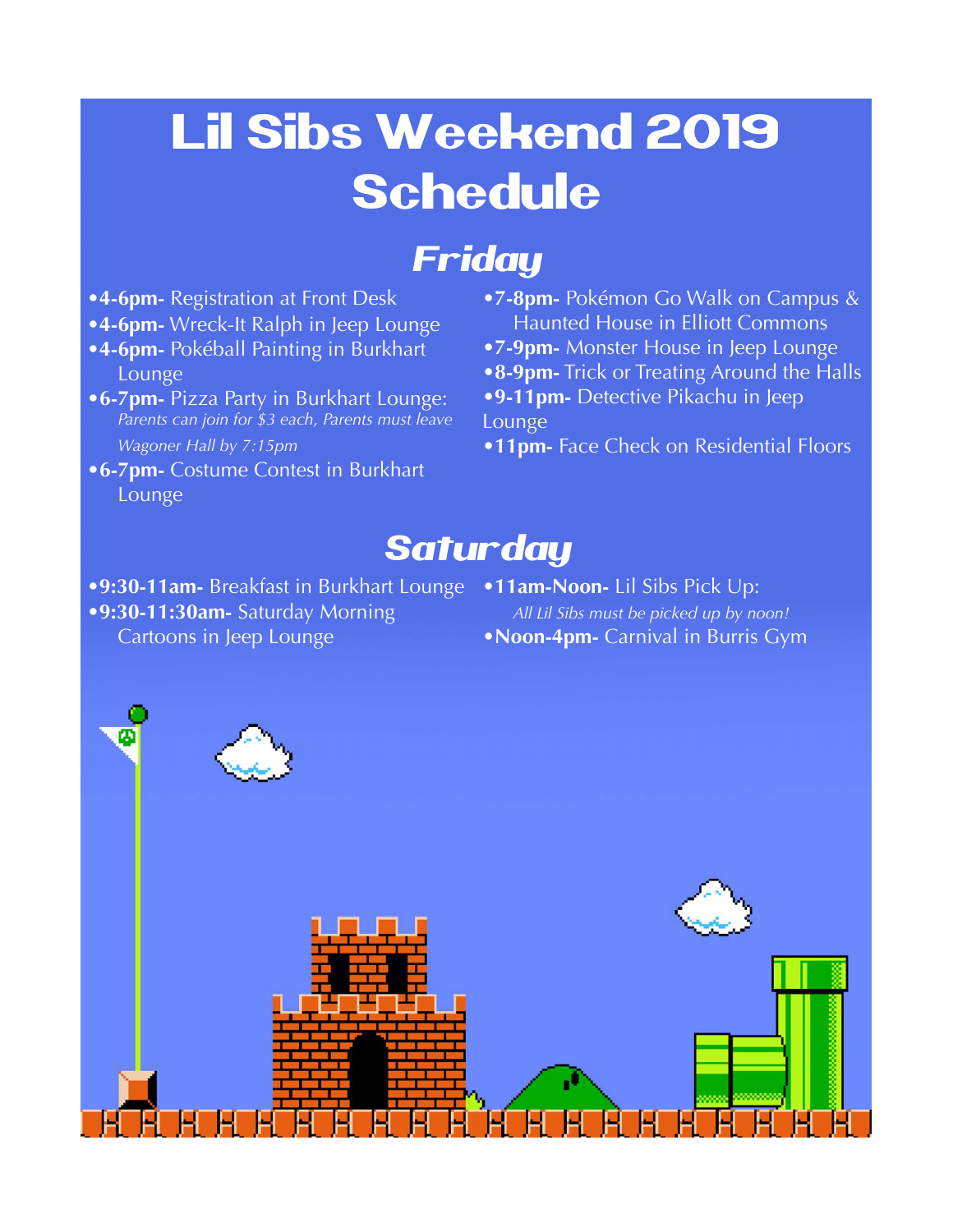

### **Lil' Sibs Registration Form**

*Registration Deadline: October 13, 2018 Please make checks payable to Indiana Academy*

| Name of Lil' Sib<br>Age: 8 9 10 11 12 13 14 15 16 17 18                           |  |  |  |  |  |  |  |                                                                                                                        | Gender Marker: M/F |  |
|-----------------------------------------------------------------------------------|--|--|--|--|--|--|--|------------------------------------------------------------------------------------------------------------------------|--------------------|--|
| Age: 8 9 10 11 12 13 14 15 16 17 18                                               |  |  |  |  |  |  |  | Gender Marker: M/F                                                                                                     |                    |  |
| Are you the parent/guardian of the child/children? $Y/N$                          |  |  |  |  |  |  |  |                                                                                                                        |                    |  |
|                                                                                   |  |  |  |  |  |  |  |                                                                                                                        |                    |  |
|                                                                                   |  |  |  |  |  |  |  |                                                                                                                        |                    |  |
| Name of Academy Student<br>Academy Student Age: 15 16 17 18                       |  |  |  |  |  |  |  | <u> 1989 - Johann Stoff, deutscher Stoffen und der Stoffen und der Stoffen und der Stoffen und der Stoffen und der</u> |                    |  |
| Host(s) of Sibling after 11:00 p.m.                                               |  |  |  |  |  |  |  |                                                                                                                        |                    |  |
| Are there any allergies we should be aware of? __________________________________ |  |  |  |  |  |  |  |                                                                                                                        |                    |  |
| T-shirt for Academy student: YS YM YL S M L XL XXL                                |  |  |  |  |  |  |  |                                                                                                                        |                    |  |
| Sibling t-shirt size:                                                             |  |  |  |  |  |  |  | YS YM YL S M L XL XXL                                                                                                  |                    |  |
| Additional sibling t-shirt size: YS YM YL S M L XL XXL                            |  |  |  |  |  |  |  |                                                                                                                        |                    |  |

### Carnival Pre-Pay Option

Tickets for Carnival are available for a discounted price when pre-ordered. The price of a ticket is \$0.25 the day of Carnival (November 3rd) and \$.20 when pre-ordered. Tickets can also be purchased at pre-sale price at the Lil Sibs registration table on November 2nd.

Would you like to pre-pay for Carnival tickets?  $Y / N$ 

For how many tickets are you pre-paying? 20-\$4 40-\$8 60-\$12 80-\$16 100-\$20

You can include this payment with your initial Lil' Sibs Weekend registration fee. Additional tickets will be available at Carnival.

> **Please send this form and your Lil' Sibs Weekend payment to Chris Miller or Andrew Becker at the address below.**